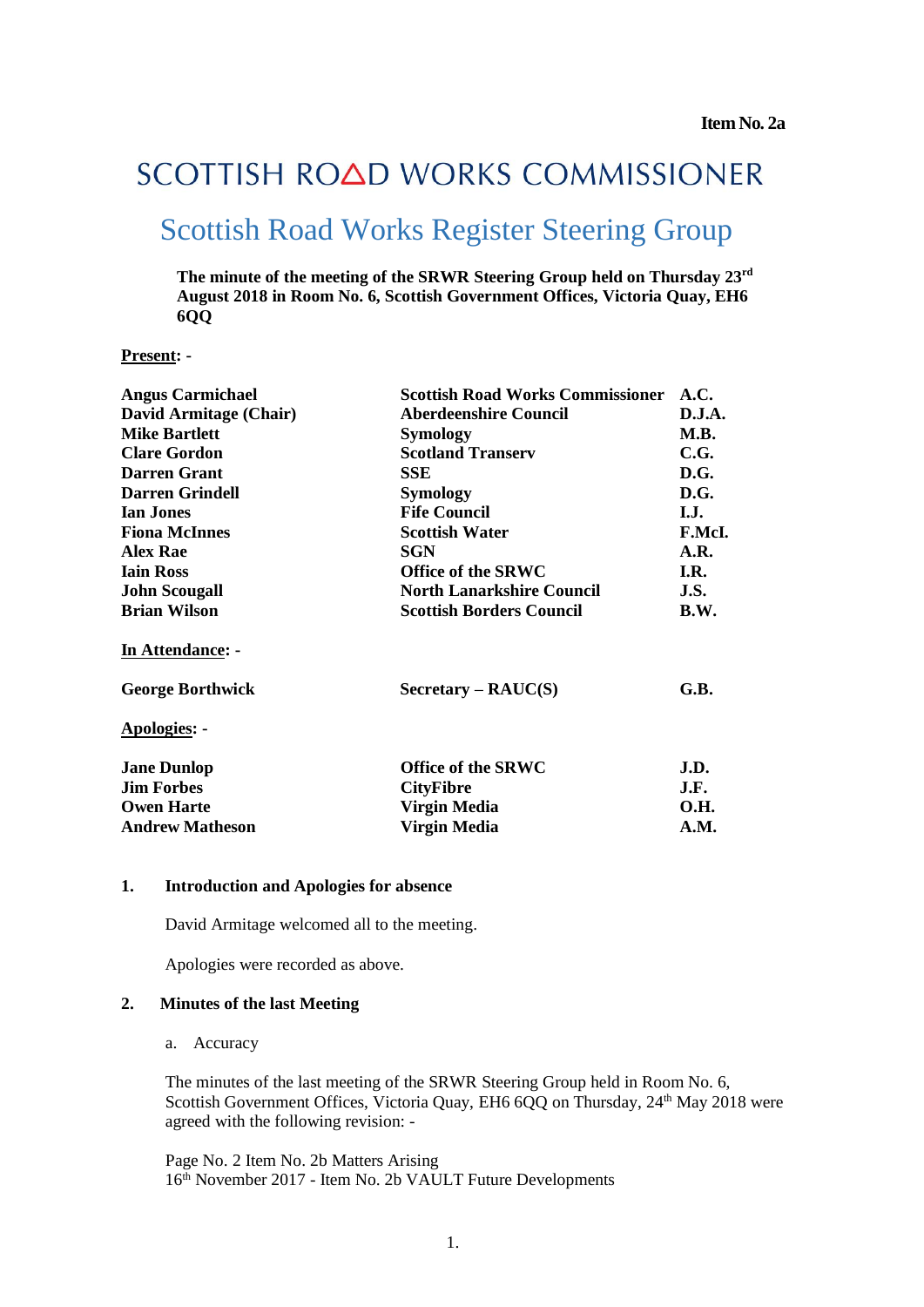The second paragraph should be replaced by the following version.

"DJA reported that a standard OFGEM Generator's Licence, as issued to most wind farms, confers the statutory power to place and maintain apparatus in the public road, but only for the purpose of connecting the generation facility to the national grid. It was agreed that any electricity generator wishing to exercise these powers in Scotland should be notified that they would first need to contact the Office of the Scottish Road Works Commissioner and subscribe to the Scottish Road Works Register. If they do not wish to do this, then at the discretion of the road works authority, they could be issued with permission under section 109. This would be required in any case if they wished to execute any works in the road beyond those necessary to connect to the national grid."

#### b. Matters Arising

See the Action Tracking Schedule or the following paragraphs and or within the Minutes where an Item is dealt with as an Agenda Item.

 $24<sup>th</sup>$  May

Item No. 3b Quarterly Operational Report Cat A Inspections

The problem related to Cat A inspections in Rural Authorities which were split into sub areas. The inspections carried out in one or two sub areas could use all the allocation leaving none for the other inspectors. There was also a problem where the inspections were all used up early in the year and where the performance was poor. There was no ability to show improvement by sample inspections.

The Commissioner would be happy to discuss this problem with any affected R.A. Target Inspections could be used to continue a monitor and the results fed into the Commissioner's monitor.

In Aurora there will be a report available to indicate the progress on the Inspections which should be a solution to the problem.

The Committee agreed to run with the current arrangements and see what transpires now that the R.As are aware of the potential problem. There was also a need to see what affect the operation of the Inspections App will have.

#### 2bi. Terms of Reference

The draft Terms of Reference which was issued to the February meeting was discussed as follows: -

- There was no requirement for the RAUC(S) Co-Chairs to attend the Steering Group meetings.
- The suggested attendees were: -4 Main SU Sector Representatives 4 R.A. Representatives from the Area RAUCs Gaz Group and SAT Representatives
- The draft Terms of Reference will be revised and circulated. **Action – O.S.R.W.C.**
- It was noted that at present there are two telecom Representatives (Virgin media and CityFibre.
- 2bii Policy for receiving Notifications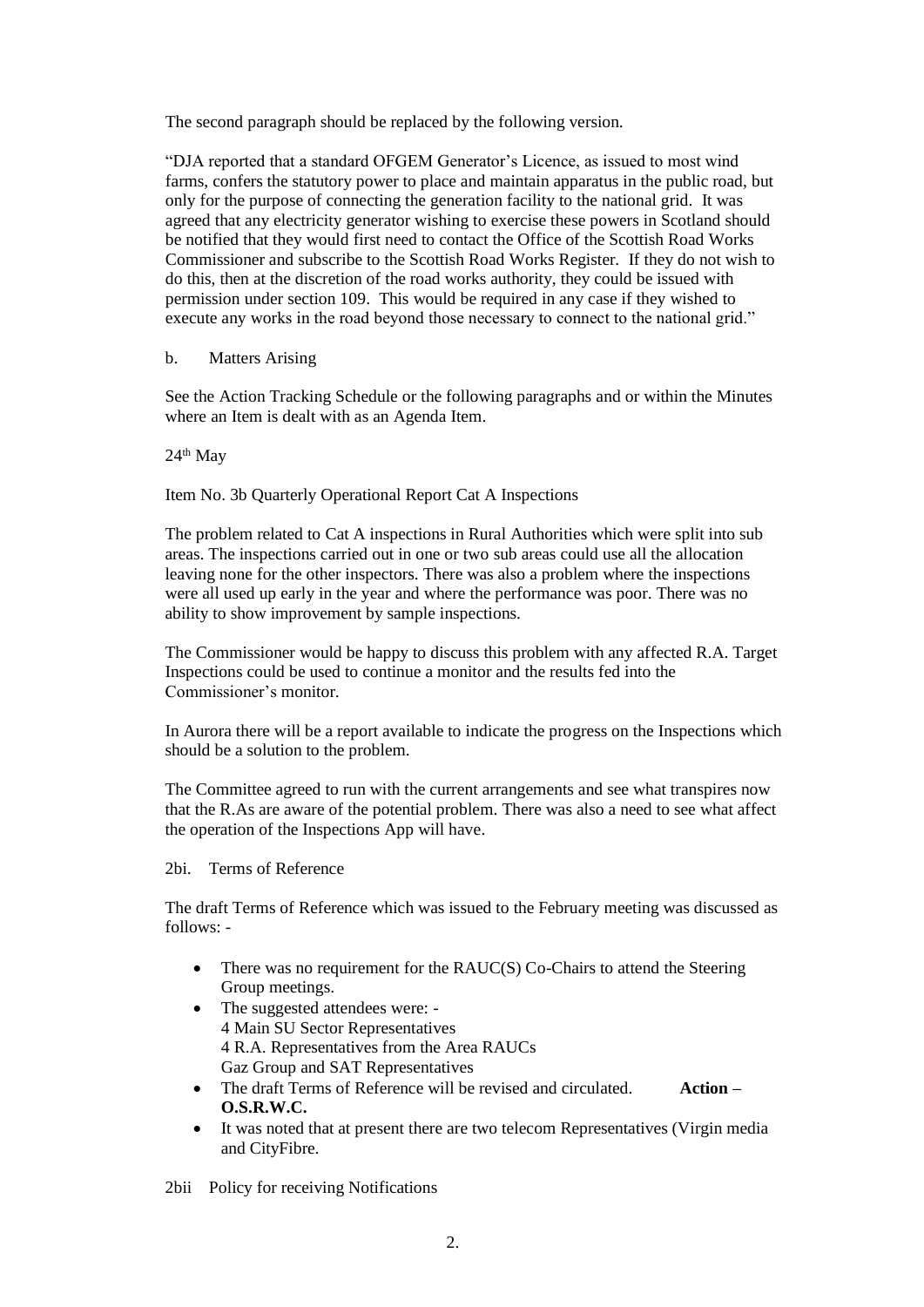- The draft indicated what must be done and omits what should be done.
- The actions which the Commissioner would want should be added.
- Remove appendix but integrate the content into the main document.
- I.R. to revise the document and pass it to F.McI. to review then pass the agreed revision to SAT to agree prior to circulating to the Steering Group Members for comment and final approval. **Action – I.R. / F.McI. / C.G. / All**

# **3. Management and Operation of the SRWR**

# a. Quarterly Management Report

The previously circulated Bulletin was taken as read with the following comments: -

- Register Version No. 3.7.0 will be rolled out late September. It contains no major Changes but revises some issues and bugs.
- The facility to provide Performance Reports will be rolled out in the Autumn. It will provide weekly updates. It will not replace the existing task summary sheets etc.
- The Works Promoter App (actual Start and finish dates) is available on all platforms (Android, iOS and Windows 10).
- The VAULT App has now been rolled out on all Platforms.
- The Inspections App will be rolled out in the Autumn.
- The VAULT Submission Timetable is now available.
- Virgin Media will be uploading its data imminently.
- Openreach Data is still not available.
- All should have transferred to the new Domain as the old one will be closed at the end of September. If you use Microsoft, you will need to update your trusted sites.
- The Fees have all been collected.
- SAT is working with Symology on the development of Aurora.
- The Gazetteer submission date is the last Friday in the Month (Next Friday  $31<sup>st</sup>$ )
- The system usage appears fairly constant, so it was agreed that the no action time should remain as it is.
- b. Quarterly Operational Report

The previously circulated Report was taken as read with the following discussion: -

- There will be a planned outage of the SRWR (All Environments) on the weekend of 22/23 September to upgrade the system to Version 3.7.0. This upgrade is purely technical to allow the updating of a number of third-party products to ensure on-going technical compatibility and reliability. The system should not create FPNs as long as the data is updated by 10.00 on Monday 24<sup>th</sup>. Symology were asked to monitor the process to ensure FPNs are not wrongly raised. **Action - Symology**
- The proposal to migrate to a bi-monthly submission cycle for VAULT has been agreed. The August publication will take place as usual, with the next submission then moving to October. Full replacement datasets should be submitted before the 15th of the following months:
	- February
	- April
	- June
	- August
	- October
	- December

Processed data will be updated into the live system within 10 working days of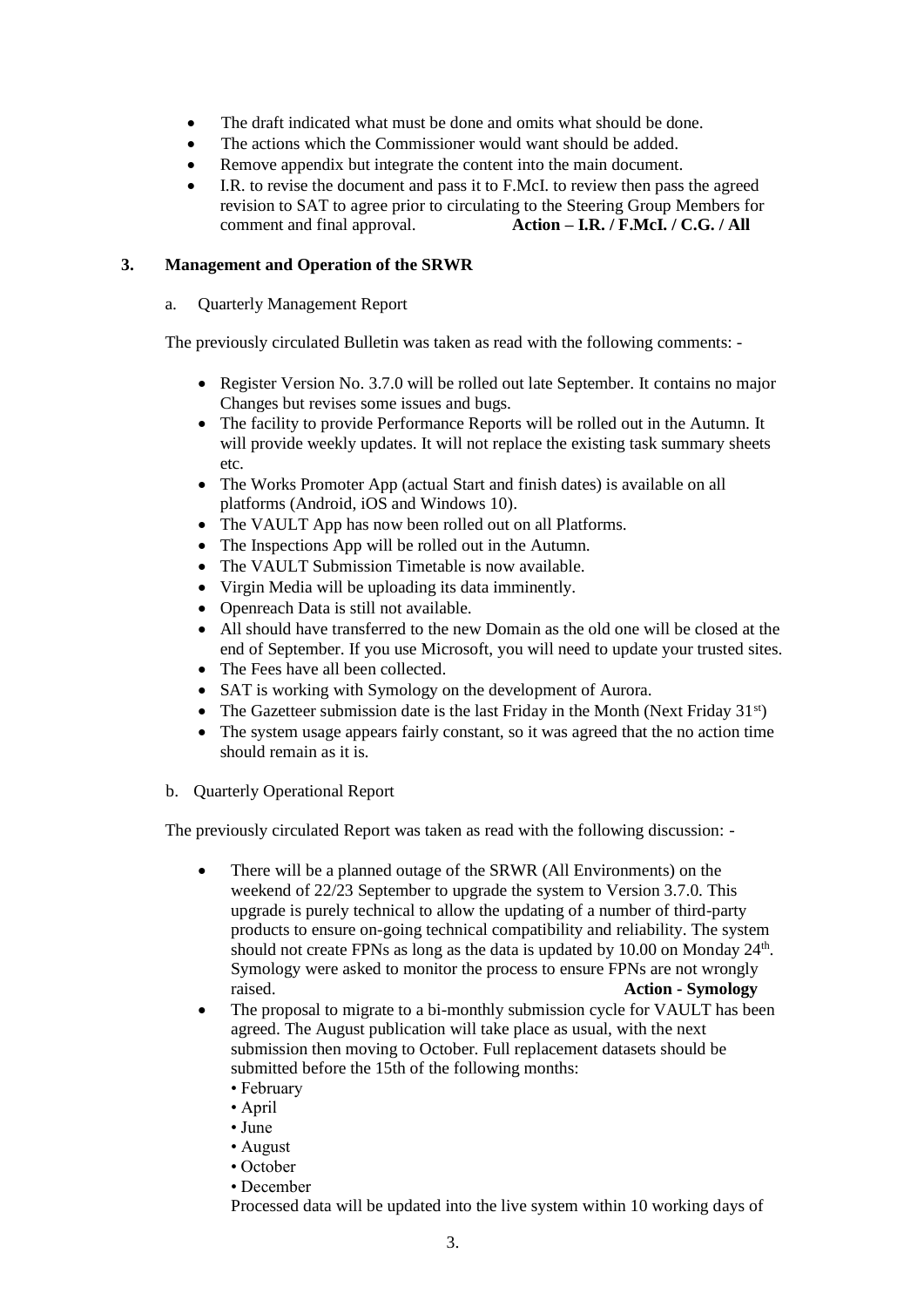the 15th. Following live publication, data providers should perform the submission checks to ensure that their data has been correctly published. The filenames should not be changed between Submissions. If the submitted files are displayed in red they will NOT be processed. Either resubmit with the correct names or contact the Help Desk for assistance.

- The current API use SOAP Web Services. As part of the transition to Project Aurora, it is very likely to migrate to REST Web Services. This is an advance heads-up to any organisation implementing Web Services over the next year or so.
- The next SAT meeting will include a discovery session to validate user roles and to discuss required dashboard widgets and alerts.
- At the last Steering Group there was some discussion on the validity of three month notices. The Code of Practice is unclear about what happens when a scheme is rescheduled. Some users believe that the validity period should be generated from the new date, regardless of whether the date is within the validity period of the existing notice.

The SRWR only generates a new notice if the rescheduled dates are out with the current validity period.

Symology can confirmed that the SRWR had worked in this way for some considerable time and maybe since the start on the Contract.

If the Code is likely to need revision if it is to meet the requests of some users and the Register would have to be revised as at present it is set to work in accordance with the code.

A.R. suggested that the start date should be set in the middle of the validity period.

If there are more than one major works requested who should be given priority? The view was that this was a matter for a coordination meeting with the deepest excavation work having priority.

• At the previous Steering Group, it was suggested that the screen to view the Message Definitions be opened to all users. Following internal discussions Symology came to the view that this was likely to raise more questions than it would answer, especially as the vast majority of the messages are not relevant or are never prompted.

A full list of messages has been sent to Jim Forbes for reference.

However, if users have questions about a message and why it was prompted, they should contact the Support Team in the first instance.

- A paper was produced previously suggesting actions/instructions for regular maintenance of records on the Task Summary / To Do List. Following acceptance of the paper at the last Steering Group it wasn't clear what follow-up actions would take place. The O.S.R.W.C. will discuss this matter with Symology. **Action – O.S.R.W.C. / Symology**
- The Works Promoter App is being used to a limited extent but all Organisations should be reminded that it is available, and they should make use of it.

To start using it the all that is required is to apply for access.

The works started information assists with Inspections.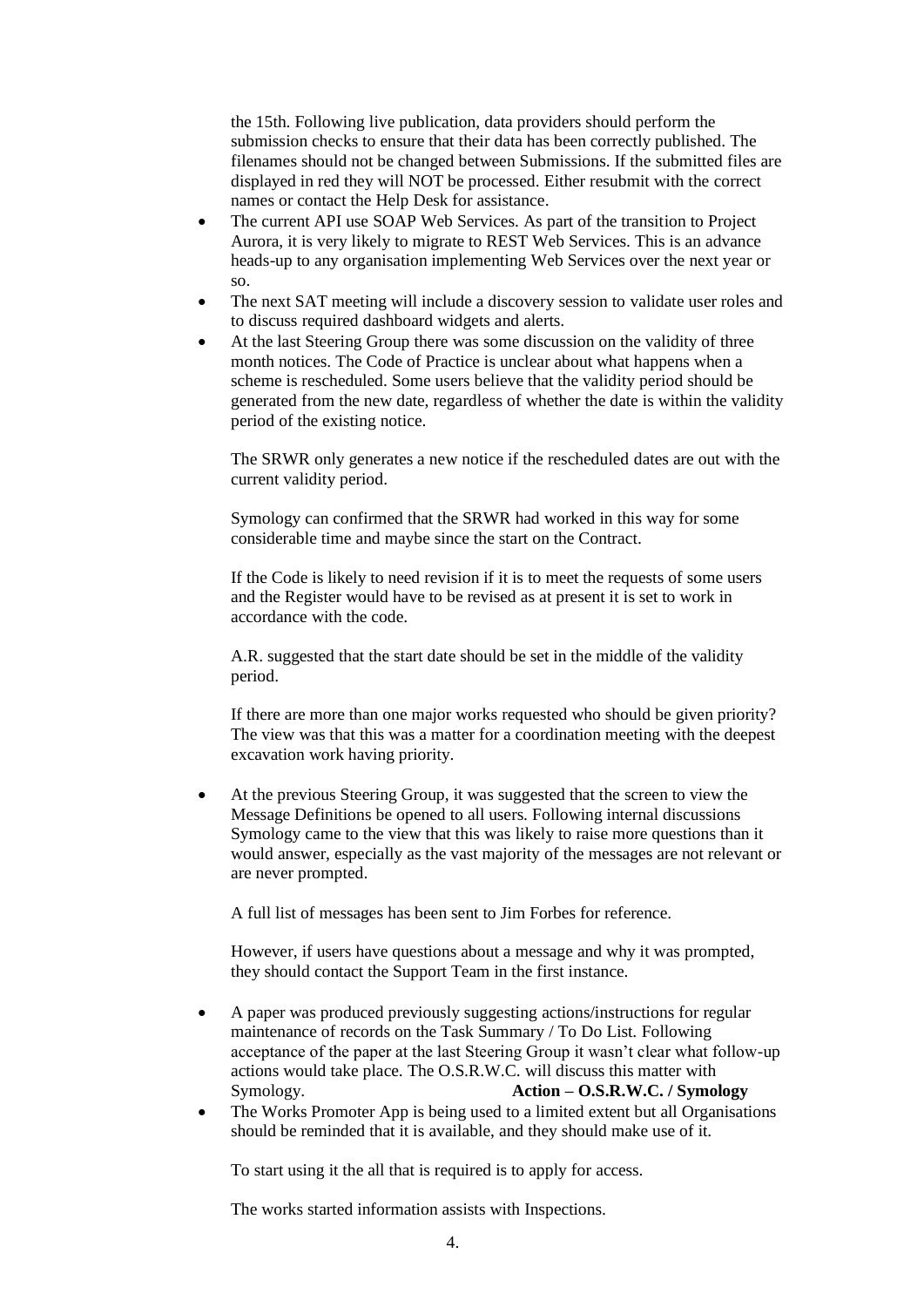#### c. Training Update

The last scheduled training took place in Scotland between Tuesday 17th and Thursday 19th July:

- 1 x SRWR Introduction for Roads Authorities
- 1 x SRWR Introduction for Works Promoters
- 1 x SRWR Advanced Noticing

Delegates scored the courses they attended as very good to good.

In addition, Symology ran the following training for specific organisations:

- 19th June Openreach (in Glasgow)
- 26th July Clarke Telecom/Paragon TM (in Liverpool)

The User Forums will be arranged for 2019 to tie in with the release of Aurora.

d. Permits and Consents Module

There was some concern that the Group had not yet met. There had been problems with the Scottish Borders IT system and emails which had been thought to be sent did not go out.

The Commissioner suggested that Glasgow City had adopted the module and he would provide input from Jim Clegg to progress the discussions. This was agreed.

Jim would meet with Symology to consider what was required and take it from there. The revision should take the best practice from a R.A. which was using the package and progress the development from that stage. The main issue was to get the standard forms reinstated with R.As using pdf attachments to deal with variations.

C.G. indicated that she would be happy to be on the Group, but it was dependant on where the meetings would be held. It was suggested that the Group could meet at Larbert after the SAT meetings. J.C. would set up the first meeting either in Larbert or Glasgow. **Action – O.S.R.W.C.**

C.G. indicated that she had a few proposals to offer which would improve the operation of the Module.

The NoSRAUC Authorities will be advised of the progress and they will be able to send a Representative as they see necessary. **Action – O.S.R.W.C.**

## **4. VAULT**

a. Future Development

This Issue dealt with in Agenda Items above.

b. Vault Scorecard

This Issue dealt with in Agenda Items above.

## **5. Gazetteer Group**

a. Gazetteer Update Submission Report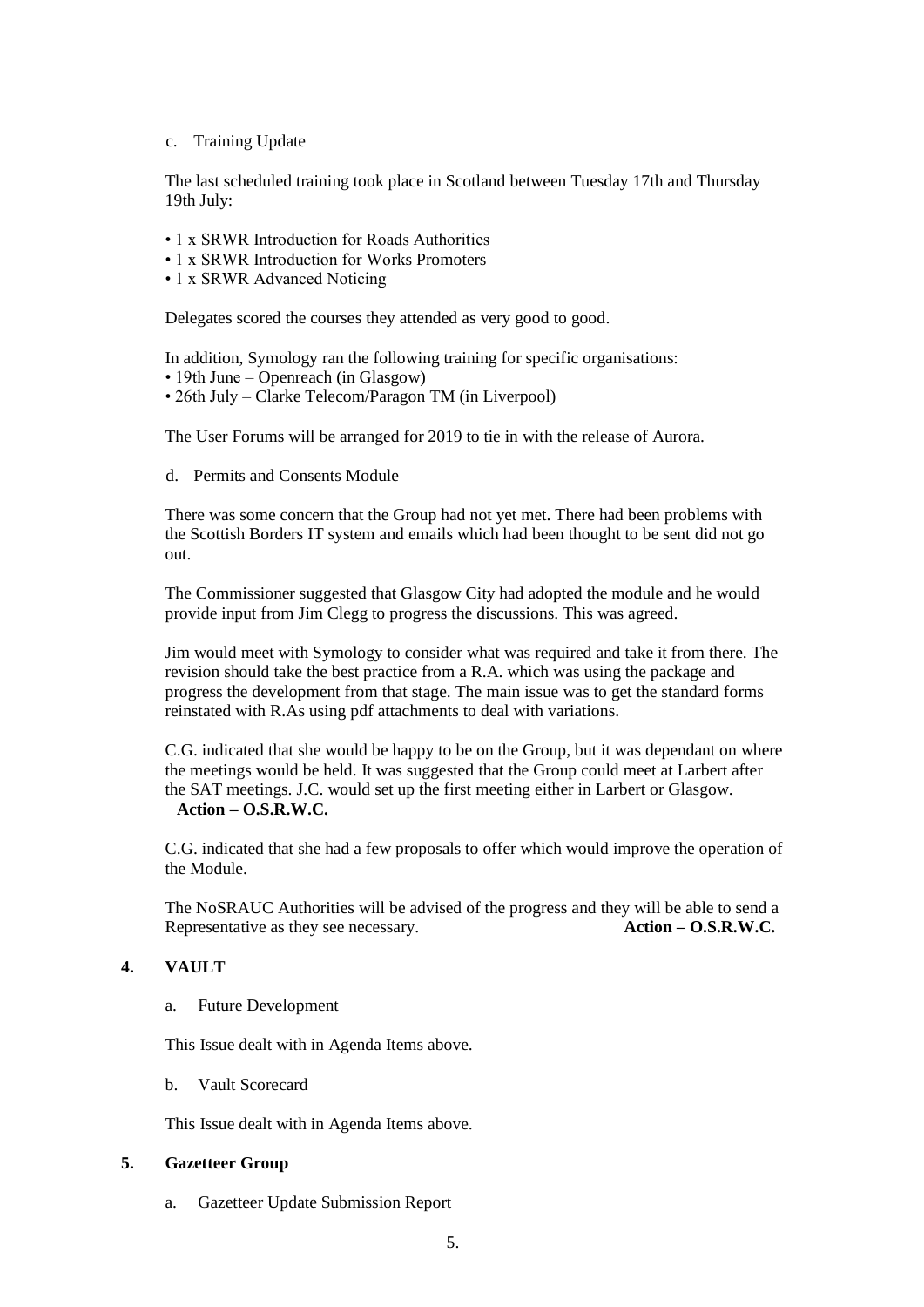The previously circulated report was taken as read with the following comment: -

- The West Lothian Upload is now ready for submission and should progress through the process.
- b. Gazetteer Group Highlight Report
	- The Gazetteer Conventions are being reviewed.
	- Alex Ramage will give a presentation on the Review to the RAUC(S) Meeting in September.

## **6. SRWR System Assurance Team**

## a. SAT Report

The Team continued working with Symology on the Aurora development. The next major revision of the development will be submitted to SAT in November.

The Super Users will be asked to take another look at the project in due course to get their input.

## b. Change Requests

There was no discussions on C.Rs at the last meeting but they will be reviewed at the next meeting.

The C.R No 560 Submitted by Aberdeen City as below will be passed to the Permits Module Working Group. **Action – C.G.**

C.R No. 560 reads - Please may we add the following statement to each permit/licence sent out by Aberdeen City Council. e.g. Scaffolds, Hoardings, Occupations: - 'Please note that if an extension to this permit is required, it is the applicant's responsibility to apply for it. Failure to apply for the extension, giving the required notice, will result in a late application fee being applied.'

## **7. Scottish Road Works Commissioners Report**

a. Changes in Legislation

The Commissioner indicated that the draft Bill was laid in June. All should submit their comments to the Scottish Government by 28<sup>th</sup> September. After that date there is likely to be a period before the next stage in the process.

## **8. RAUC(s) Remits**

a. Sample A Progress Report

This Item was covered in a previously.

# **9. SRWR System**

a. Diversionary Works

The previously circulated paper was discussed as follows: -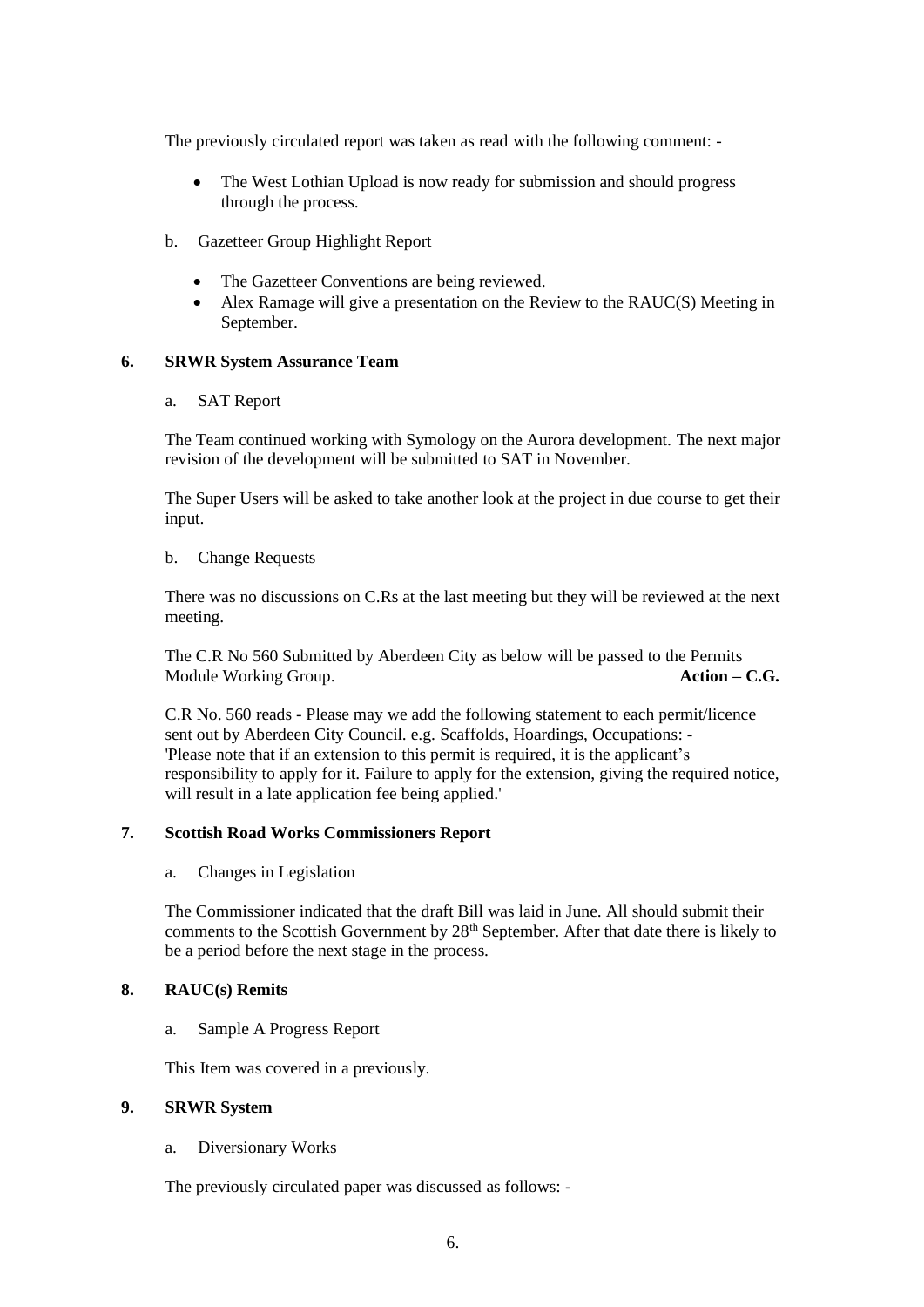- The process as discussed in the papers is in accordance with the previously developed flow chart.
- Both the flow chart and the process would need to be in accordance with the time table laid down in the codes.
- The required attachments e.g. drawings and plans would be issued as pdfs.
- Since the departments receiving these Notices may be different from those currently using the Register there will be additional users to be granted access.
- M.B. indicated that this module would be introduced as part of the Aurora rollout but as a later issue from the main register.
- Training and awareness of the package would have to be delivered to the relevant staff in R.As and S.Us. as it would be the main prime method of transaction.
- The proposal would be submitted to RAUC(S) for approval and for a remit to be issued to produce an Advice Note. **Action – D.J.A.**
- M.B. was asked to provide the O.S.R.W.C. with costs for the Development. These would be brought forward to a subsequent Steering Group meeting with the Commissioner's recommendation for consideration. **Action – M.B. / S.R.W.C.**
- b. System Implementation

System now on line – Item Closed **Action – Secretary** 

c. Recording Inspection Results relating to Improvement Plans

System now on line – Item Closed **Action – Secretary**

d. SRWR Mobile Inspection App – Download Rules

The previously circulated paper was taken as read with the following discussions: -

- There was a need to prioritise the list of Inspections which would be available on the App. There needed to be a relevant time period which would restrict the Inspections to be shown.
- The use of a L.A. Reference to allow an Inspection to be carried out would need to be input by the office based control.
- Sites which are not on the list provided would need to be prompted before the App would permit an Inspection data to be recorded.
- The Group agreed to proceed with the Module as proposed with any extensions which were requested by the Community added as future developments.
- e. SRWR Works Promoter Defect Inspections

The previously circulated paper was taken as read with the following discussions: -

This paper contained the proposal to accommodate the request from Jim Forbes to allow the S.U to inspect and record their works.

The Team approved the proposal and agreed that it could proceed and go live. (subject to J.F's agreement)

f. Digital Uploads for "Potential Works" into the Register

This was a proposal submitted by Alex Rae SGN to upload the data as a shape file for all proposed works.